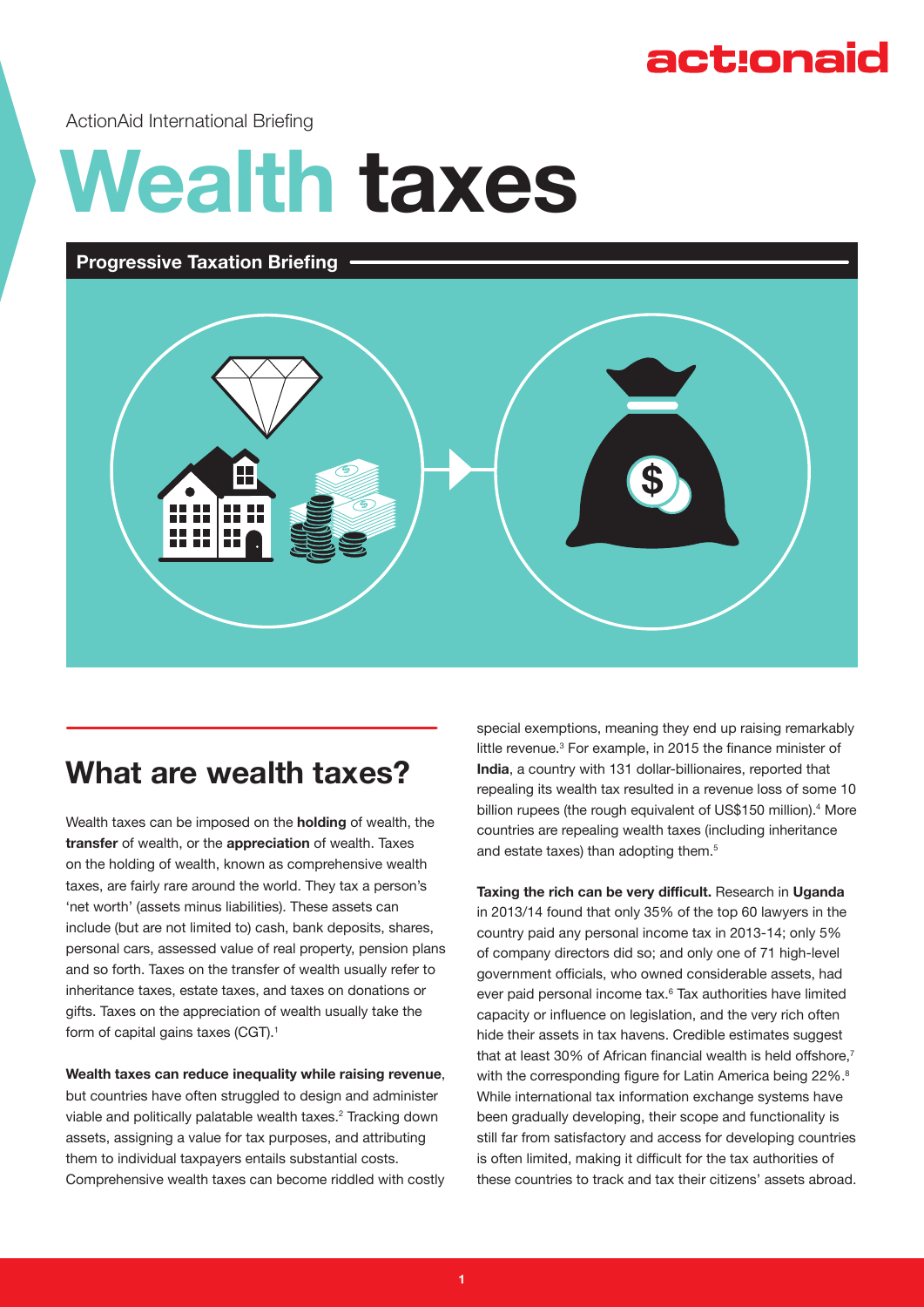According to influential French economist Thomas Piketty, **wealth taxes are underutilized**. He argues that, in an economy where the rate of return on capital investment exceeds the rate of growth, inherited wealth will always grow faster than earned wealth, thus making increasing inequality inevitable unless there is bold action by governments.<sup>9</sup> In practice, taxes on holding and transferring wealth tend to make up less than 1% of tax revenue in OECD countries, with taxes on income (such as personal and corporate income taxes) and consumption (such as VAT and excise taxes) making up the bulk.<sup>10</sup>

Tax on the appreciation of wealth is the form of wealth tax that tends to generate the most revenue. In both the UK and Australia, for example, CGT usually accounts for around 2% of tax revenue.<sup>11</sup> In emerging economies, comprehensive wealth taxes are rarely used. CGT is for example not used in Brazil, Indonesia, China and with its recent removal, no longer in India either.<sup>12</sup> There has also been a decline in wealth transfer taxes (such as inheritance taxes) in developing countries, with Sri Lanka, Bangladesh, Pakistan and Indonesia among those removing them in the last decade.13

### **How can wealth taxes be made more progressive?**

**Wealth taxes are inherently progressive as wealth inequality is on average twice as large as income inequality.**14 Ensuring that people pay tax on their wealth will therefore be a more progressive measure than increasing taxes on income. Any tax system that has weak or no wealth taxation is therefore likely to become much more progressive by introducing wealth taxes.

Introducing taxes on holding wealth can also stimulate economic activity and spur growth. If holding wealth is exempted from tax but earning an income is taxed, the wealthy have little incentive to use their capital productively. If land ownership is taxed, landowners are more likely to make use of the land or sell it to someone who will,

potentially creating employment and streams of tax revenue in the process. The same goes for cash and cash equivalents which can be invested and support jobs and income generating activities if the incentive to leave the capital unused is removed. This will in turn generate a wider tax base and increased tax revenues. Encouraging wealth to be used productively through tax policy can therefore have progressive impacts.

## **Piketty's Global Wealth Tax**

While ensuring that many different forms of wealth are taxed, governments should also consider co-operating to introduce a form of global comprehensive wealth tax as proposed by French economist Thomas Piketty. In his landmark 2013 book *Capital in the Twenty-First Century*, Piketty proposes a global wealth tax. It would be a globallyapplied comprehensive wealth tax on holding wealth. The rates would be 1% on wealth between €1 million and €5 million, and 2% on wealth above €5 million.15

Piketty estimates that if such a tax were introduced in the EU, it would affect 2.5% of the population and generate around 2% of GDP as tax.16 The revenue raised would be transferred to the country where the taxpayer is resident for tax purposes, not where the wealth is held. Such a system would be heavily reliant on effective information-sharing between countries on the financial assets and liabilities on individuals. There would have to be heavy sanctions on non-complying jurisdictions and tax havens. Piketty concedes that there is little political appetite for such a system and that it is unlikely to be realized in the near future, but with effective informationsharing, there are few technical obstacles to introducing such a tax.

In 2016, ActionAid calculated the hypothetical revenue gains from a 5% global wealth tax on wealth over US\$1 million as US\$5.795 trillion; at 1% it would be US\$1.159 trillion.<sup>17</sup>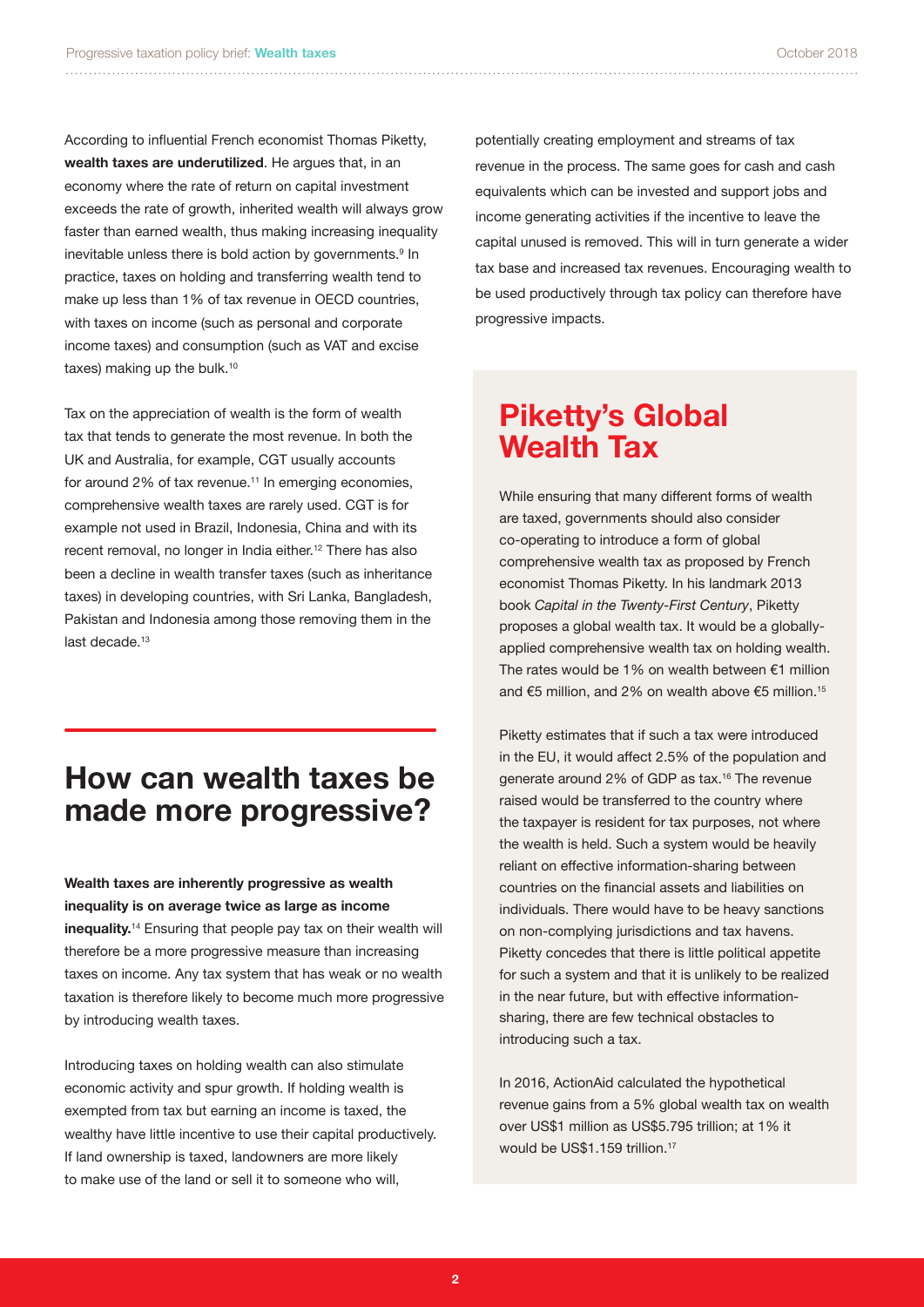## **Examples of good and bad uses of wealth taxes**

It is hard to assess wealth taxes in many developing countries as they either do not exist or are not very effective. However, the examples below from Colombia and South Africa can provide some guidance for how to develop effective wealth taxes.

A study of wealth taxes, including comprehensive wealth tax, and the reactions of the rich to them in **Colombia**, showed that the country needed increased capacity to collect and verify information from third parties (such as financial institutions) about the financial position of a taxpayer. More capacity was also needed to verify the assets of companies owned by wealthy individuals, such as ensuring that stocks, inventories and liabilities were not assigned to third parties to hide wealth. It also confirmed that the wealthier a taxpayer was, the more likely they were to evade taxes. Finally, it found that tax amnesties could be used to persuade wealthy individuals to declare assets, foregoing previously uncollected taxes but registering the wealth for future taxation.<sup>18</sup> **South Africa** is struggling to introduce an effective tax on holding wealth. The country currently has a transfer

duty, estate duty and donations tax which are all taxes on transferring wealth. The South African Revenue Service (SARS) has concluded that a tax on holding wealth is not feasible now, but has proposed that all personal income taxpayers above the filing threshold be required to submit a statement of all assets and liabilities from 2020.19 This would help track wealth and inform future policy on a potential tax on holding wealth.

There are many different forms of taxing the holding of wealth in European countries, and some of these models may be interesting for developing countries. For example, in the **Netherlands**, there is a flat tax of 1.2% on the total value of savings and investments above €21,139.<sup>20</sup> Investments of up to €56,420 in pre-approved 'green' investments are exempted.

Until 2017, **France** had a 'Solidarity Tax' on wealth. It was a progressive tax starting at 0.5% of held wealth above an €800.000 threshold. There were various thresholds and rates above that, with 1.5% being the top rate for wealth above €10 million. It was estimated that in 2007 the tax generated €4.42 billion, or 1.5% of total tax take in France.21 Both **Spain** and **Switzerland** have progressive wealth taxes that differ slightly among municipalities and regions, varying between 0.2% and 3.75% in Spain,<sup>22</sup> and between 0.13% and 0.94% in Switzerland.<sup>23</sup>

## **Recommendations**

#### **Governments should:**

- *• Prepare for comprehensive wealth taxes with mandatory declarations of assets and liabilities, as in South Africa.*
- *• Improve transparency of wealth by introducing robust automatic exchange of information systems with other tax* authorities, through a reformed OECD Global Forum on Transparency & Exchange of Information for Tax Purposes<sup>24</sup> or *otherwise, as well as updated registers of beneficial ownership which are publicly available, free of charge, and verified.*
- *• To reduce the risk of capital flight, consider a regional approach to wealth taxes, introducing standardized taxes on holding wealth at a continental or trade bloc level with a view to negotiating a global tax on held wealth in the long term.*
- *• Establish a specific unit in the tax authority to deal with taxing the wealthy.<sup>25</sup>*
- In the absence of a comprehensive tax on holding wealth, countries should tax the holding, transfer and appreciation *of wealth through different taxes (such as property, inheritance and capital gains taxes), to make them harder to avoid.*
- *• Ensure whistleblowing protection for those who expose tax avoidance schemes by the ultra-wealthy.*

**This is one of a series of briefings on Progressive Taxation published by ActionAid International in October 2018. You can find them at www.actionaid.org/taxpower**